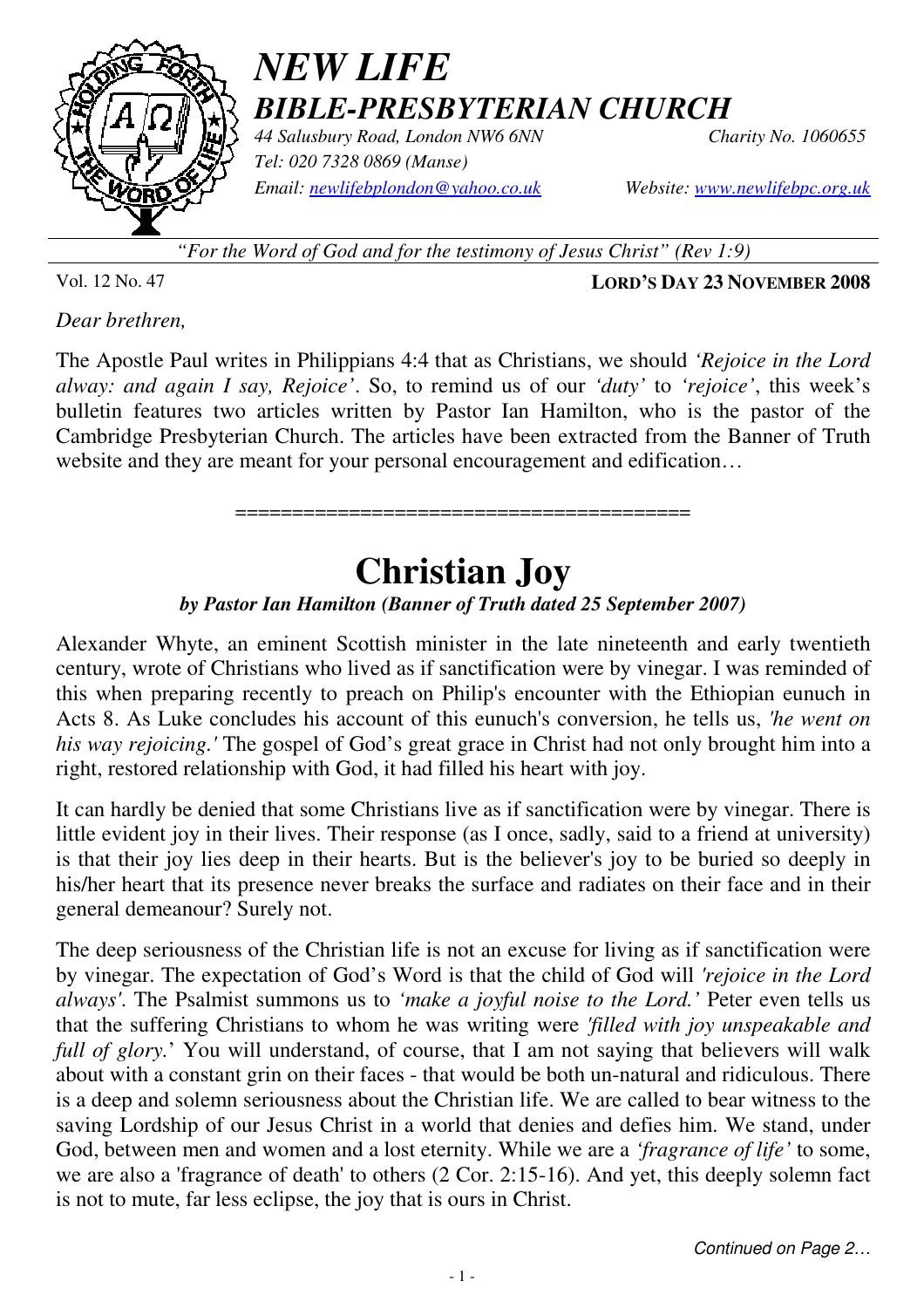Consider for a moment our many reasons for *'joy unspeakable and full of glory.'* We are saved sinners. God in his grace has rescued us from the coming wrath. We are justified sinners. In Christ we have an eternally secure relationship with God. We are God's own adopted children. We once were *'children of wrath,'* but now we are the sons of God's love. Once we were facing the nightmare prospect of hell, excluded forever from the presence of the Lord. Now, because of our Lord Jesus Christ, we are heading for the city that has foundations, whose builder and maker is God. The Triune God is our God and we are his people. Nothing can separate us from his love to us in Christ Jesus. Of all people in this universe we are the most privileged and blessed. We can even say with Paul, *'having nothing yet possessing everything,'* because all things are ours in Christ (1 Cor. 3:22-23).

It is because all this is true of us that the words of the hymn-writer resonate within us as we sing: *'He makes the saddest heart to sing'.* Yes, our joy is deep; but it is no less to be evident. People need to see that the gospel of redeeming grace is a delight to us. They need to see that Jesus makes a difference to how we live and how we look! I know that the Lord has made us all different. There is a joyful spontaneity among our African brothers and sisters that is not native to the *'slightly less'* effervescent Englishman, or even Scotsman. But are we not guilty of taking refuge in national characteristics, when the real reason why we lack evident joy is that we are not as thrilled with the Saviour and his grace as we should be? Surely even the dourest Scotsman who comes to saving faith cannot but smile and rejoice in the great mercy that has raised him from a dung heap and set him among princes?

Paul summons us to *'rejoice in the Lord always.'* And in case we miss the force of his summons he says, *'and again I say rejoice.'* Take time, make time, to meditate on the inestimable blessings that are yours in Christ. *'Count your blessings; name them one by one.'* Above all, glory in the God of your salvation. Your meditating may well bring forth tears, but they will be joyful, thankful tears. When I was a student, some Christians I knew wore a badge with the words, *'Smile, God Loves You.'* I thought the badge was silly (and probably it was). But if Christians cannot smile at the wonder of God's love for them, something is seriously wrong. Sanctification is never by vinegar - it is always by loving-kindness and tender mercy, even in the sorest of ordained providences. Jesus does make the saddest heart to sing.

## **Rejoice in the Lord Always**

========================================

#### *by Pastor Ian Hamilton (an article extracted from Banner of Truth dated 7 November 2008)*

The Christian life is to be a life of constant, unhindered joy - or at least, so says the apostle Paul: *'Rejoice in the Lord always. I will say it again: Rejoice!'* According to Paul, joy is not to be an occasional feature in the believer's life, it is to be a constant reality, a daily, moment by moment reality. Does this seem a somewhat unreal expectation? Is Paul expecting too much? Is he even living in the real world, where disappointments, discouragements, and disasters can, and do, blast the believer's life? Is it not the height of spiritual escapism to think that Christians should always be rejoicing?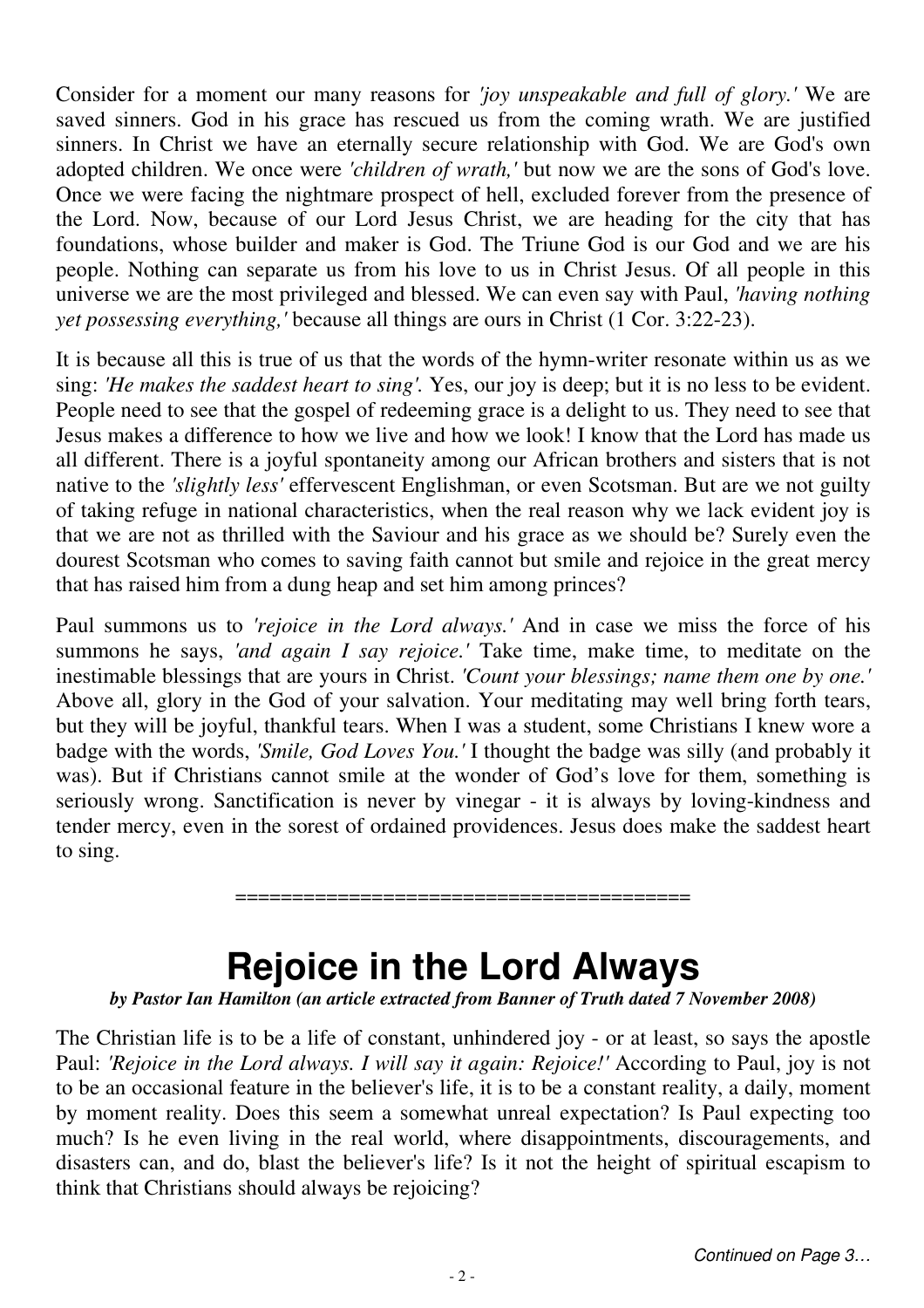We can hardly, however, accuse Paul of engaging in spiritual escapism, or of suggesting that believers live trouble-free lives. For one thing, his own life was a catalogue of disappointments, discouragements, and disasters (read 2 Corinthians 11:23-29); and for another, he never tired of telling Christians that the life of faith was a life beset with trials, temptations and persecutions (read Acts 14:21-22, 2 Timothy 3:10-12). Paul was no head-inthe-clouds Christian. He well knew, by bitter experience, the pains and sorrows of the believing life. And yet, he still writes, *'Rejoice in the Lord always'*, and in case we don't quite take in the force of what he has said, he repeats himself, *'I will say it again: Rejoice!'* Paul is well aware of how seemingly impossible his command (for that is what it is) will appear to us. But in no sense is Paul suggesting that Christians will always have the sunshine of God's love and goodness shining on their backs, making it easy for them to rejoice. What he is saying, however, is that in spite of all the troubles and discouragements and disasters that can (and do) overtake the child of God, he is still able to *'rejoice.'* How can that be?

Look carefully at what Paul writes: *'Rejoice in the Lord.'* The Christian is to rejoice always because his joy is pre-eminently located not in his circumstances, but in his Saviour - the unchanging and unchangeable Lord Jesus Christ! Paul is not saying for one moment that believers should be walking around with a permanent grin, saying *'Praise the Lord'* every second sentence. For one thing, this is not the picture the Scriptures give us of our Lord Jesus, the proto-typical man of faith. Our Saviour knew the sore reality of disappointments and discouragements; he experienced the greatest weariness; he was *'despised and rejected by men.'* Christians are able to *'Rejoice always'*, because our joy is in who our God and Saviour is and in what he has done for us - and nothing can change his love for us, or change the constancy of his faithful character. This means that no matter what befalls the believer, he is still a child of God, a forgiven sinner, a heaven-bound saint, the most blessed being in the cosmos! If the Christian loses everything, he still has everything, for he cannot lose his Saviour, nor his great salvation. Martin Luther saw this and concludes his great Reformation hymn with these words:

 *And though they take our life, Goods, honour, children, wife; Yet is their profit small, These things shall vanish all; The city of God remaineth.*

Paul is not saying that the Christian will always appear to be full of joy; but even through the bitterest of tears, the believing heart can rejoice in the Lord. Even in times of deepest and darkest perplexity, the child of God can rejoice, not because he can fully understand God's ways with him, but because he has a Saviour, who loved him and gave himself for him.

Christian joy can at times be *'out of this world.'* At other times it may be covered by an avalanche of trials and discouragements. But can we not always rejoice, seeing that our Lord Jesus is God over all, blessed forever? That he, who bore our sin and shame, is seated on the throne of the universe? That one day we shall see him as he is, and be forever with the Lord? Jesus is our cause for constant rejoicing.